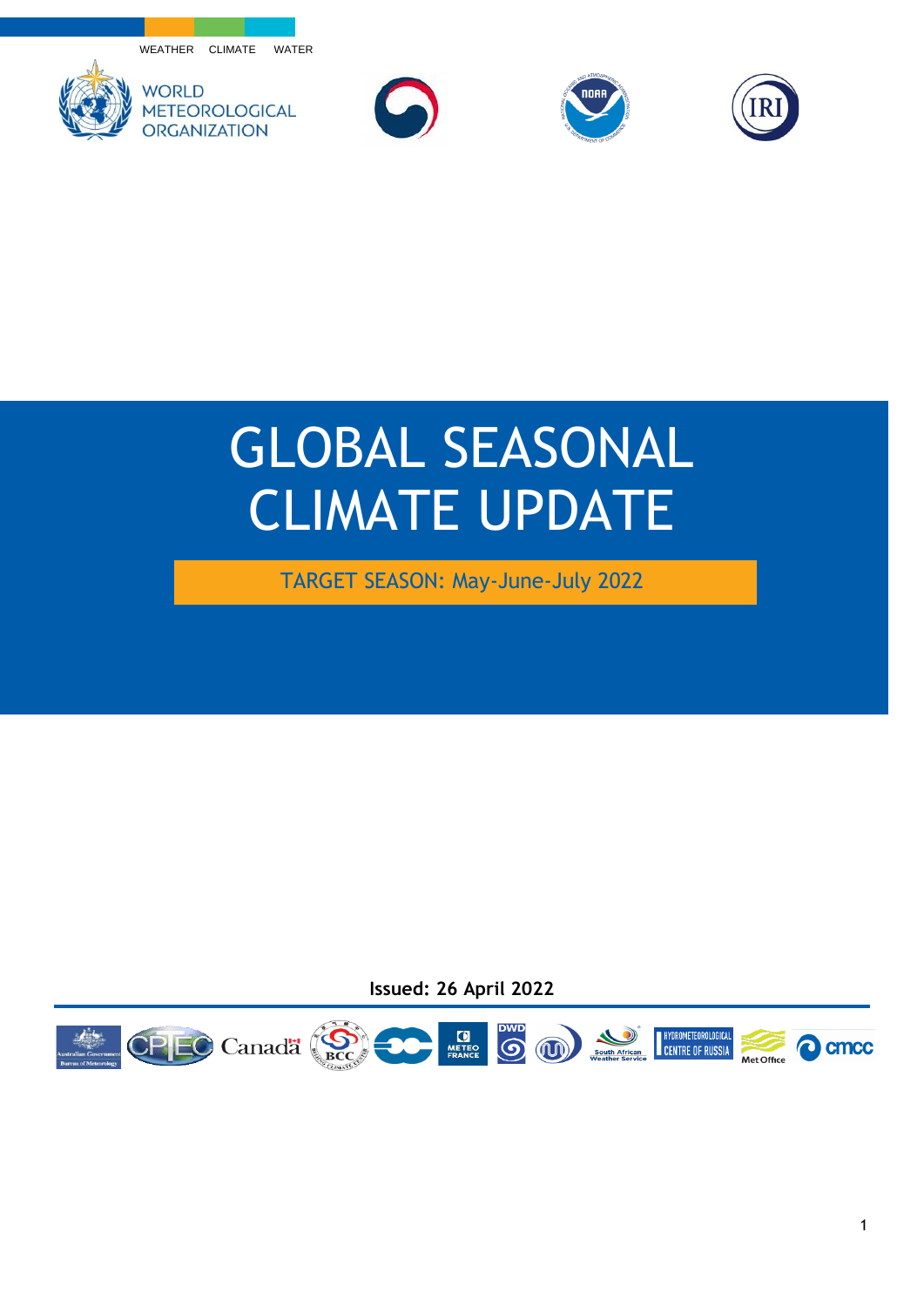## **Summary**

During January-March 2022, all four Pacific Niño sea-surface temperature (SST) indices in the central and eastern Pacific were below-normal. The observed SST conditions in the equatorial Pacific were characterized by a weak La Niña state. The Indian Ocean Dipole (IOD) over the observed period was weakly negative. The North Tropical Atlantic (NTA) and the South Tropical Atlantic (STA) SST indices were weakly positive.

For the May-July 2022 season, below-normal SST anomalies in the Niño 3.4 and Niño 3 regions with values approximately -0.5° C (Niño 3.4) and -0.5° C (Niño 3) are predicted indicating a tendency for weak La Niña conditions to continue. Starting from a weakly negative value, the Indian Ocean Dipole index is predicted to become more negative. SSTs over most of the equatorial western Pacific, Indian, and Atlantic Oceans are expected to be near or above-normal. SSTs between about  $30^{\circ}$  N and  $60^{\circ}$  N in the Pacific and Atlantic Oceans are expected to be above-normal.

Although weak La Niña conditions are predicted in the equatorial central and eastern Pacific, a forecast for widespread likelihood for warmer-than-average SSTs elsewhere dominates the forecast of air temperatures for May-July 2022. A likelihood for positive temperature anomalies is expected over most of the land areas in the Northern Hemisphere, with the exceptions being the Indian subcontinent, north-western North America, and north-western South America. The largest probability for above-normal land air-temperature anomalies is expected over the far northern and eastern parts of Asia, the Arabian Peninsula and central Asia, and central parts of North America, where the models are very consistent in predicting likelihood for an anomalously warm May-July 2022. Models have a moderate consistency in predicting higher probabilities for below-normal temperatures over the Indian subcontinent. In near-equatorial latitudes and the Southern Hemisphere, the likelihood for positive temperature anomalies is predicted with high consistency over a large area from the Maritime subcontinent extending into the South Pacific and over New Zealand. Likelihood for near-normal temperatures is enhanced for most of South America north of about 30º S. Other areas with high consistency in the likelihood of predictions of below-normal temperatures are the central and eastern tropical Pacific, reflecting the presence of below-average SST conditions. Over much of Australia, the predicted signal is not well defined. Over the southern regions of South America there is weak likelihood for temperature to be above-normal, however, model consistency is low.

Because of below-average SST conditions associated with a weak La Niña that are predicted for May-July 2022, together with an enhanced east-west SST gradient in the equatorial Pacific, some of the predicted rainfall patterns are similar to canonical rainfall impacts of La Niña. There are increased chances of unusually dry conditions along the equator centred near the dateline and extending towards the southern parts of South America. Anomalously wet conditions are predicted in much of the Maritime subcontinent extending into the south-west Pacific and north central Pacific. The areas of increased probability for unusually wet conditions extend over much of Australia. The other areas of likelihood for an increase in rainfall are the north-eastern and the far north-western part of South America, the Indian subcontinent, and eastern Asia. There is also a weak likelihood for wet conditions over part of north-western North America. There is moderate likelihood for below-normal rainfall across the central and southern part of North America, part of South America south of  $20^{\circ}$  S, the western regions of Asia, western and eastern parts of equatorial Africa, between 30°-50° N across the Europe, the central western Indian Ocean, and the Caribbean. Over much of the rest of Africa, there is little consistency in predicted rainfall.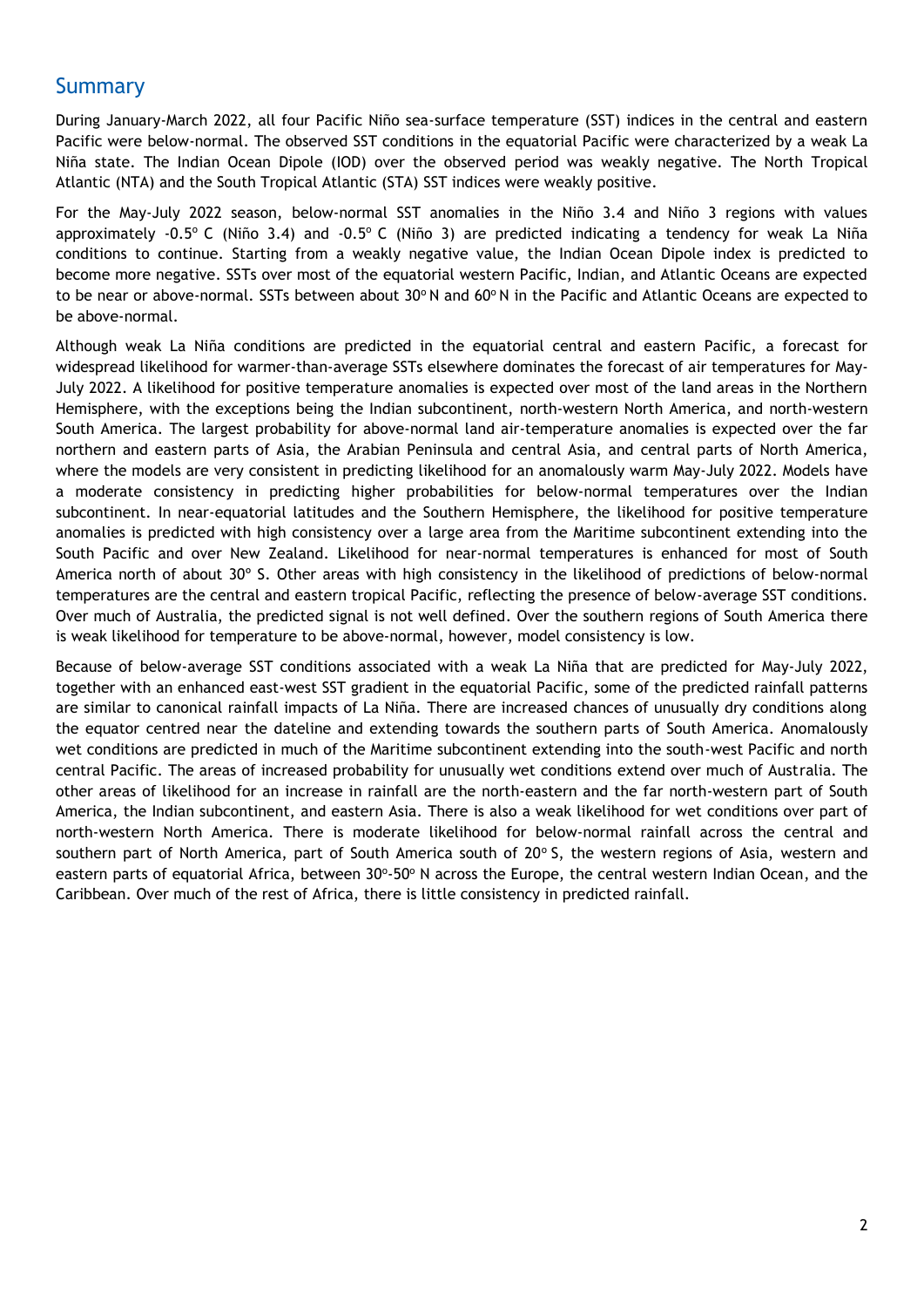

Figure 1. Probabilistic forecasts of surface air temperature and precipitation for the season May-July 2022. The tercile category with the highest forecast probability is indicated by shaded areas. The most likely category for below-normal, above-normal and near-normal is depicted in blue, red and grey shadings respectively for temperature, and orange, green and grey shadings respectively for precipitation. White areas indicate equal chances for all categories in both cases. The baseline period is 1993–2009.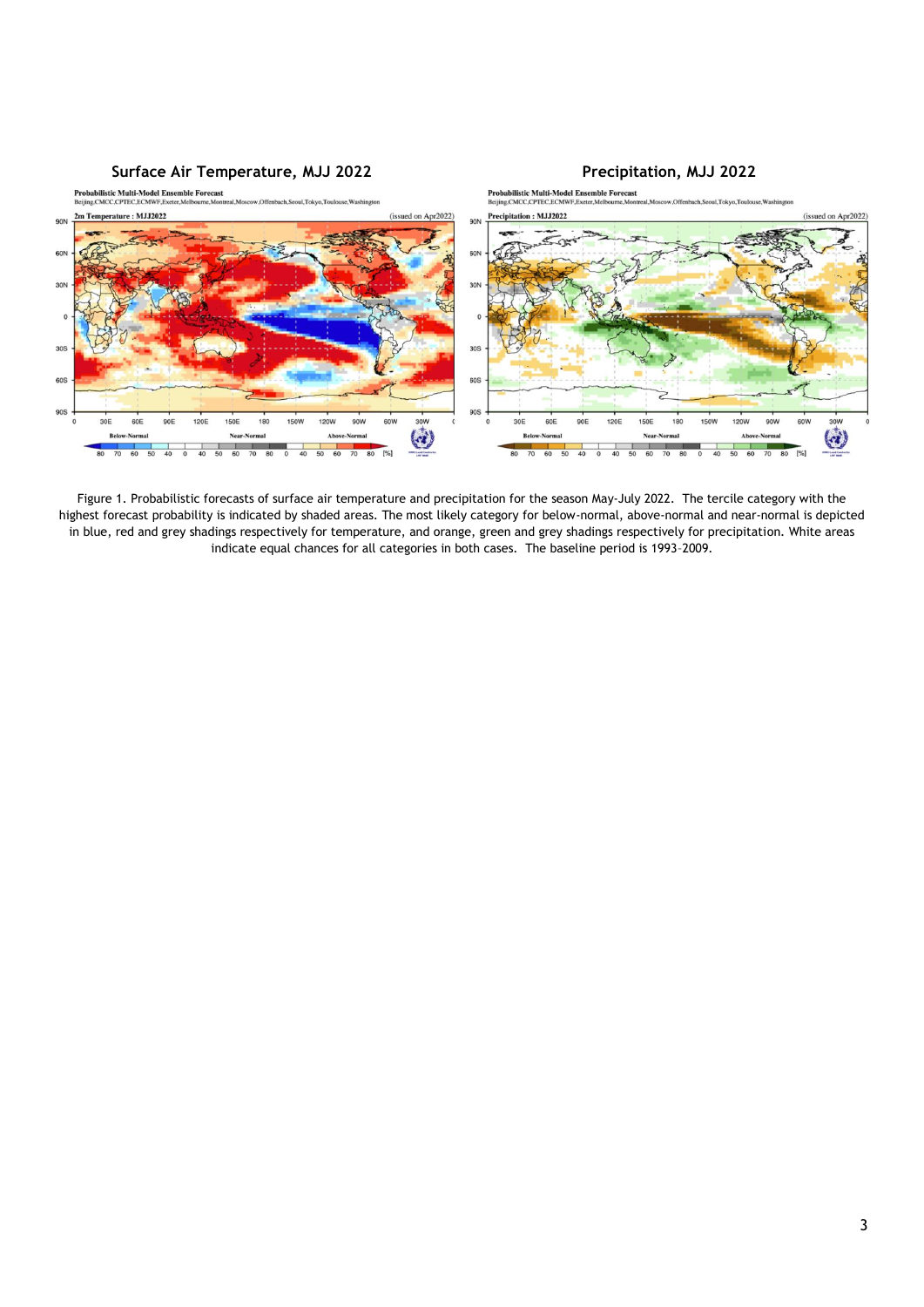

Obs Surface Temperature Anomaly (C) JFM2022<br>(with respect to the 1981-2010 base period)

Figure 2. Observed January-March 2022 near-surface temperature anomalies relative to 1981–2010. (*Source:* U.S[. Climate Prediction Center\)](https://www.cpc.ncep.noaa.gov/).